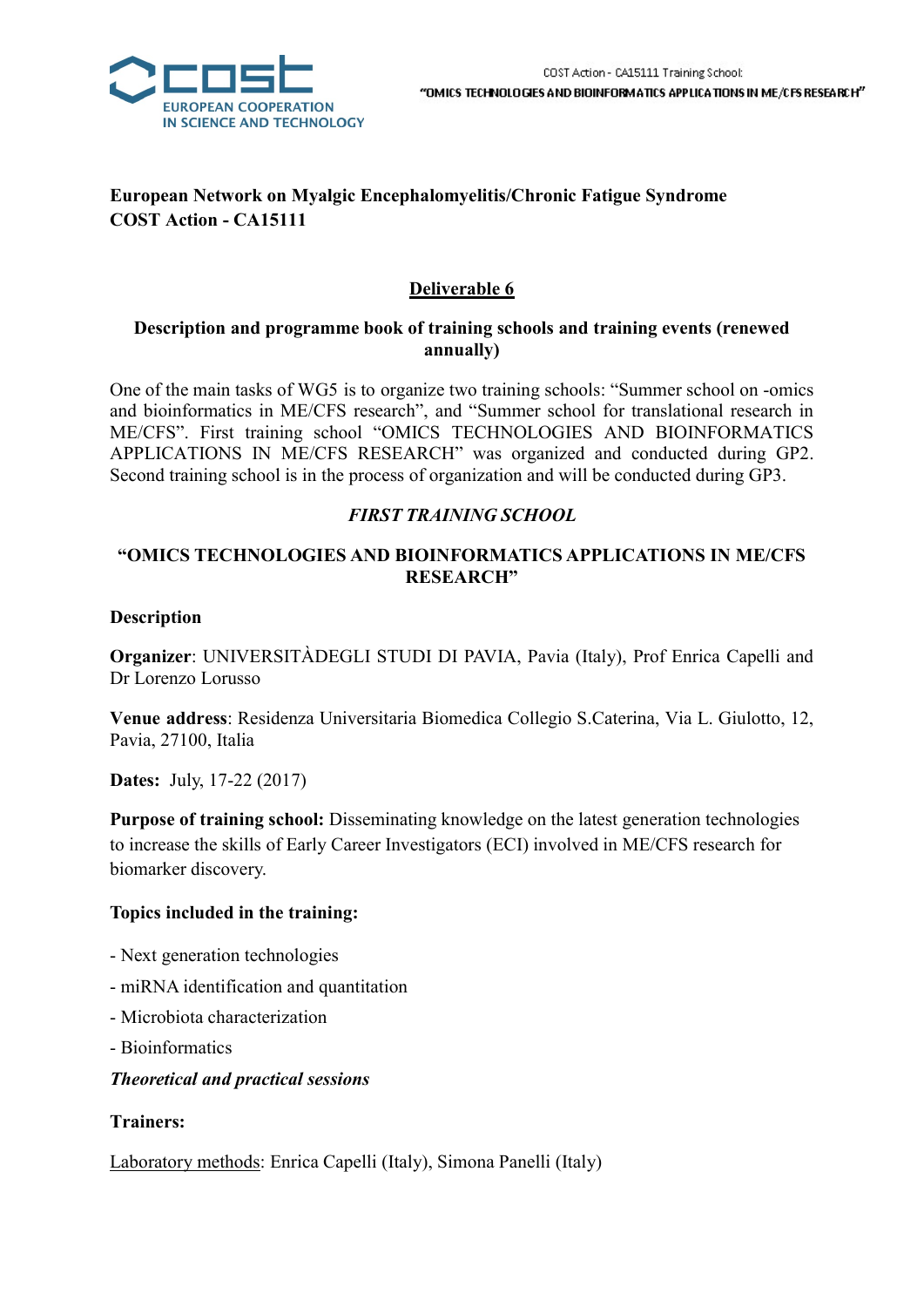

Bioinformatics and Statistics: Laura Baldo (Spain), Simone Marini (Italy), Simona Panelli (Italy)

Maximum number of trainees to be accepted for reimbursement according to the EUROMENE plan: 12

### Important dates

MAY 19: call for the Training School published on the EUROMENE web-site JUNE 10: Deadline for applications JUNE 15: Selection results JULY 17-22: Training school in Pavia

### Selection procedure

### Eligibility criteria:

- Trainees from COST Full Members/COST Cooperating Member, from approved NNC institutions; from approved European RTD Organizations
- Early Career Investigators (PhD students, PhD + 5 years)
- Knowledge on basic molecular methods
- Preference to scientists working in the field of ME/CFS, but others are not excluded

How to apply: Send a CV and a motivation letter to the Scientific Committee

e-mail: euromenetrainingschool@gmail.com

- Scientific Committee: Enrica Capelli; Lorenzo Lorusso; Evelina Shikova; Modra Murovska; Carmen Scheibenbogen
- Applicants by country

| Country        | Number of<br>applicants |
|----------------|-------------------------|
| Latvia         | 4                       |
| Spain          | 3                       |
| Italy          | $\overline{2}$          |
| Germany        | $\overline{2}$          |
| Romania        | $\overline{2}$          |
| <b>Belarus</b> | 1                       |
| Bulgaria       | 1                       |
| A11            | 15                      |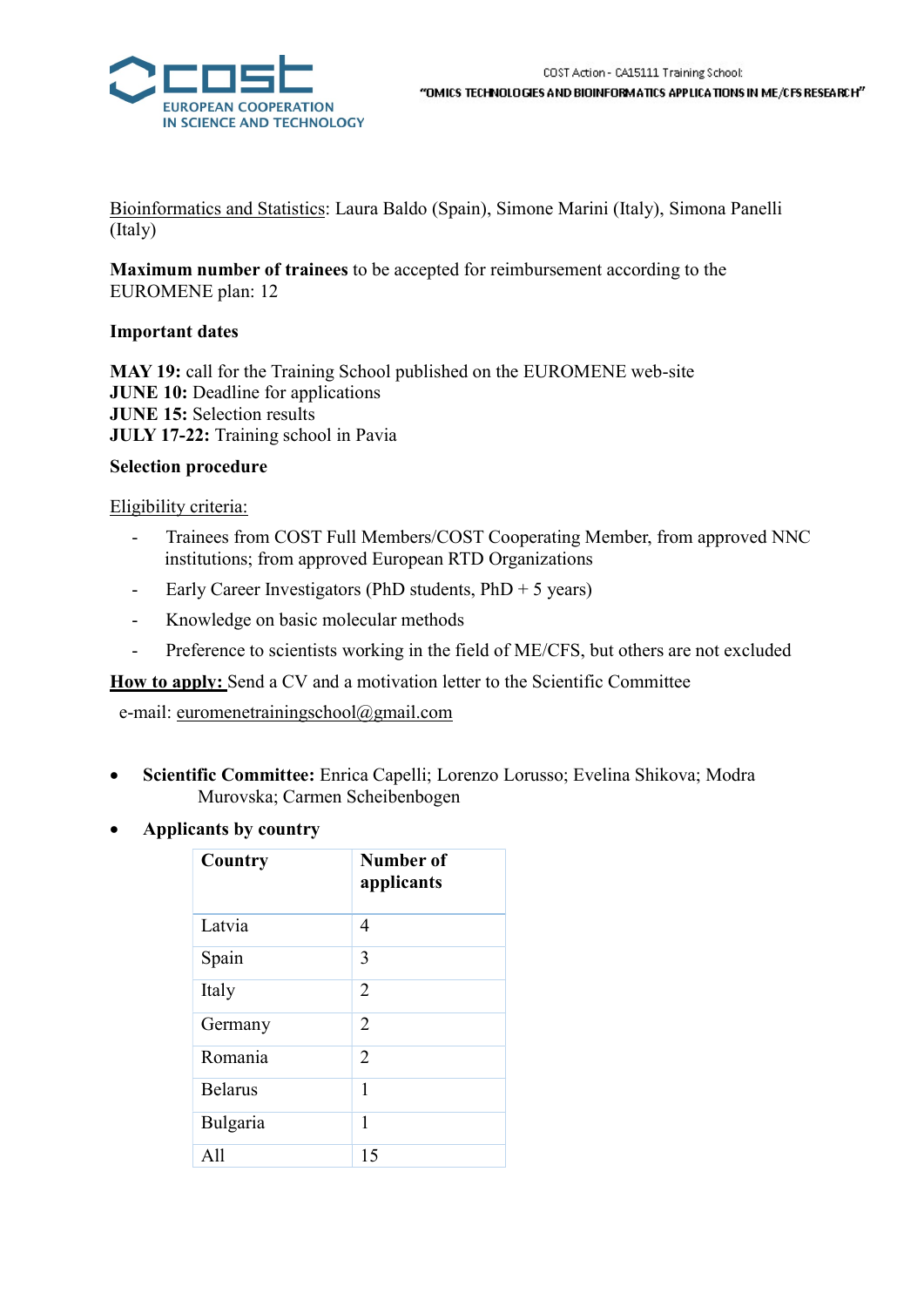

Approval from the COST Office to accept all 15 applicants/Total expenditures for grants of all 15 trainees (12254 euro) fit within the planned sum for trainees

### Conclusions

- Efficient instrument for disseminating knowledge to increase capacity of ME/CFS research by involving Early Carrier Investigators (ECI), including from new EU member states
- High interest from ECIs site in this activity (15/12)
- Almost 47% (7/15) involvement of ECIs from the new EU member states

### FIRST TRAINING SCHOOL

# "OMICS TECHNOLOGIES AND BIOINFORMATICS APPLICATIONS IN ME/CFS RESEARCH"

### Programme

# Monday 17 July 2017: Introduction to the training school:

10:30 Welcome Roberta Ardino - President of the "Associazione Malati di CFS/AMCFS-Onlus"

11:00 Participants' presentations

12:00 Lack of specific biomarkers and the consequences in diagnostics: the case of ME/CFS

Dr. Lorenzo Lorusso: Pitfalls in diagnostic procedure for CFS

13:00 Lunch

14:30 Prof. Enrica Capelli/Dr. Lorenzo Lorusso: which biomarkers for CFS?

I.microRNA

II.microbial dysbioisis

16:00-17:00 Discussion

### Tuesday 18 July 2017: gene expression and miRNA

- 9:00 Prof. Enrica Capelli: Micro RNA sequencing and quantitation: which samples, which technological approaches?
- 11:00 Laboratory practical activities: RNA extraction (sample, methods, yields, quality check, sequencing flow chart)

13:00 Lunch

14:30-17:30 Dr. Simone Marini: Bioinformatics of miRNA sequence data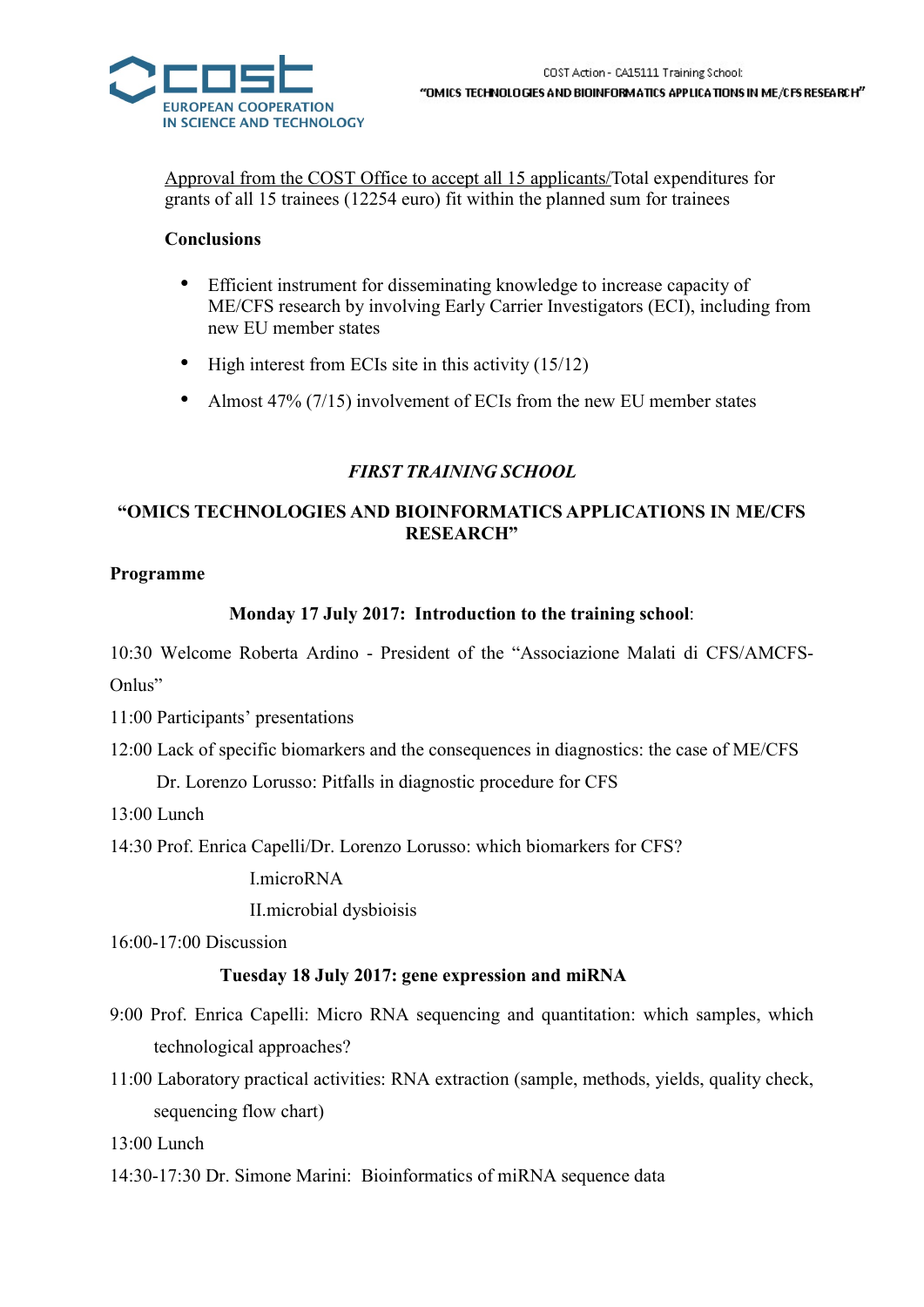#### "OMICS TECHNOLOGIES AND BIOINFORMATICS APPLICATIONS IN ME/CFS RESEARCH"



- II. Identification of new miRNA
- III. Statistical evaluation
- IV.

# Wednesday 19 July 2017: analysis of miRNAs

9:00 miRNA Laboratory practice activities: miRNA expression tests (type of tests, technologies…)

11:00 Discussion

13:00 Lunch

14:30 Laboratory practice activities: miRNA in biological fluids

16:00 Discussion

# Thursday 20 July 2017: analysis of miRNAs

9:00 Prof. Enrica Capelli/Dr. Valeria D'Argenio: miRNA libraries and sequencing procedures 11:00 Prof. Enrica Capelli: DNA extraction (type of sample, technologies, strategies, metagenomics approaches)

13:00 Lunch

14:30-17:30. Microbiota and CFS

Laboratory practice activities: metagenomics approaches to characterize microbial communities

I.16s amplicon

II.ITS 1 amplicon

# Friday 21 July 2017

9:00 Dr Simona Panelli: Microbial identification by culture independent methods

II. disbyosis of bacteriome and pathological consequences

11:00 Prof Laura Baldo: Bioinformatics after amplicon sequencing

12:00 Lunch

14:30 Dr. Simona Panelli: Mycome characterization (principles and strategies)

16.00 Prof. Laura Baldo: Statistical analysis of metagenomic data

# Saturday 22 July 2017

9:00 Prof. Enrica Capelli/ Lorenzo Lorusso: Biomarkers for ME/CFS:

Designing researches for biomarkers discovery using micro-RNA and/or microbial composition (each participant)